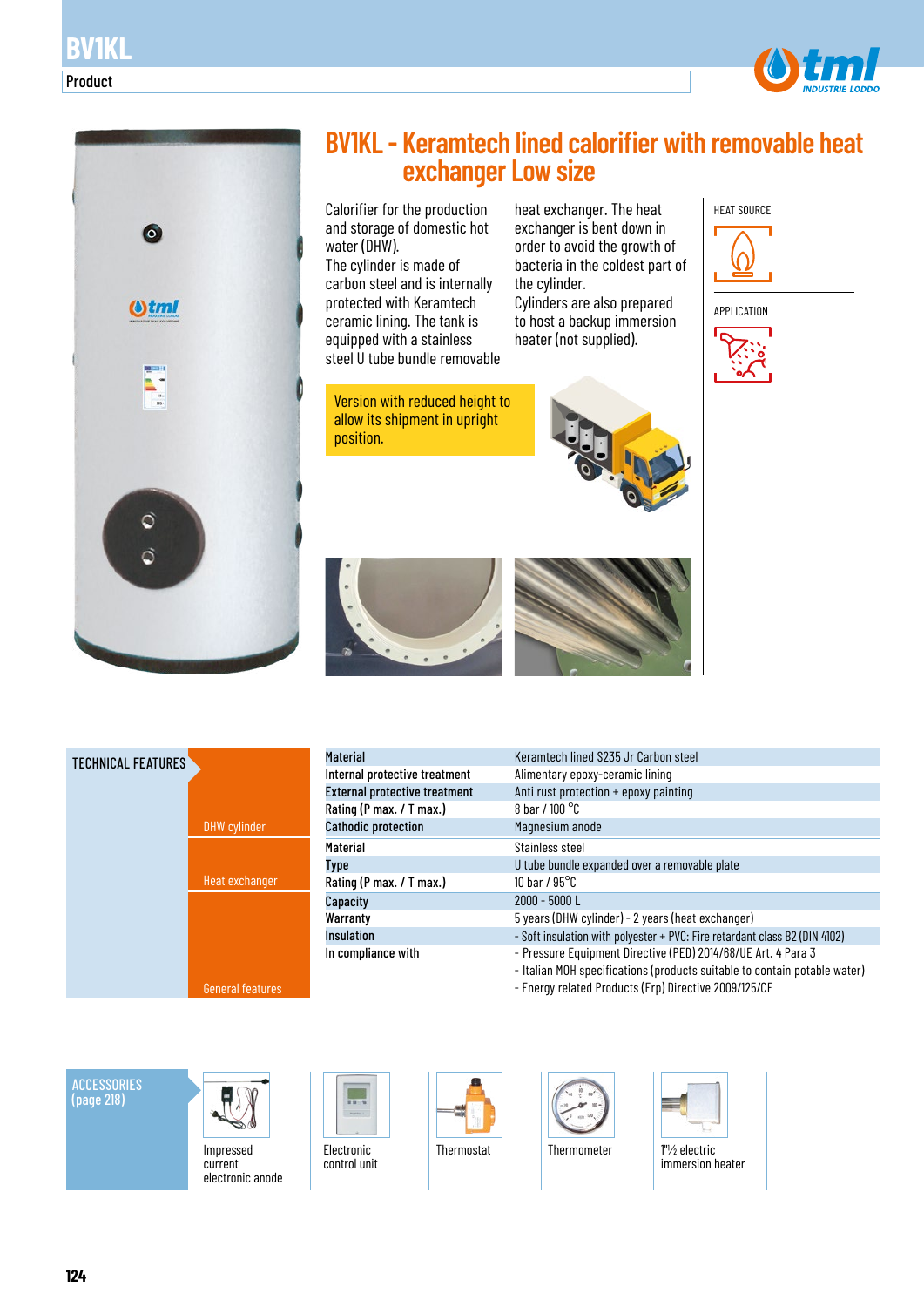

Codes

CALORIFIERS WITH REMOVABLE HEAT EXCHANGERS

CALORIFIERS WITH<br>REMOVABLE HEAT<br>EXCHANGERS



# **BV1KLI - Soft insulation with polyester and PVC jacket**

|                       | <b>INSULATION</b> | FrP                      | <b>LHEAT LOSS S</b> | <b>REAL</b>  | <b>HEAT EXCHANGER</b>                   |
|-----------------------|-------------------|--------------------------|---------------------|--------------|-----------------------------------------|
| <b>CODE</b>           | THICK. (mm)       | CLASS                    | (W)                 | CAPACITY (L) | $\mathsf{I}(\mathsf{m}^2)$ / (L) $^*$ . |
| <b>BV1KLI 02000 F</b> | 130               | C                        | 192,3               | 2160.4       | 4.00 / 21.7                             |
| <b>BV1KLI 02500 F</b> | 100               | $\overline{\phantom{0}}$ | -                   | 2558.7       | 5.00 / 27.4                             |
| <b>BV1KLI 03000 F</b> | 100               | $\overline{\phantom{0}}$ | -                   | 2930,6       | 6.00 / 27.4                             |
| <b>BV1KLI 04000 F</b> | 100               | $\overline{\phantom{0}}$ | -                   | 3944,3       | 8,00/42.9                               |
| <b>BV1KLI 05000 F</b> | 100               | $\overline{\phantom{0}}$ |                     | 4905.4       | 10.00 / 51.5                            |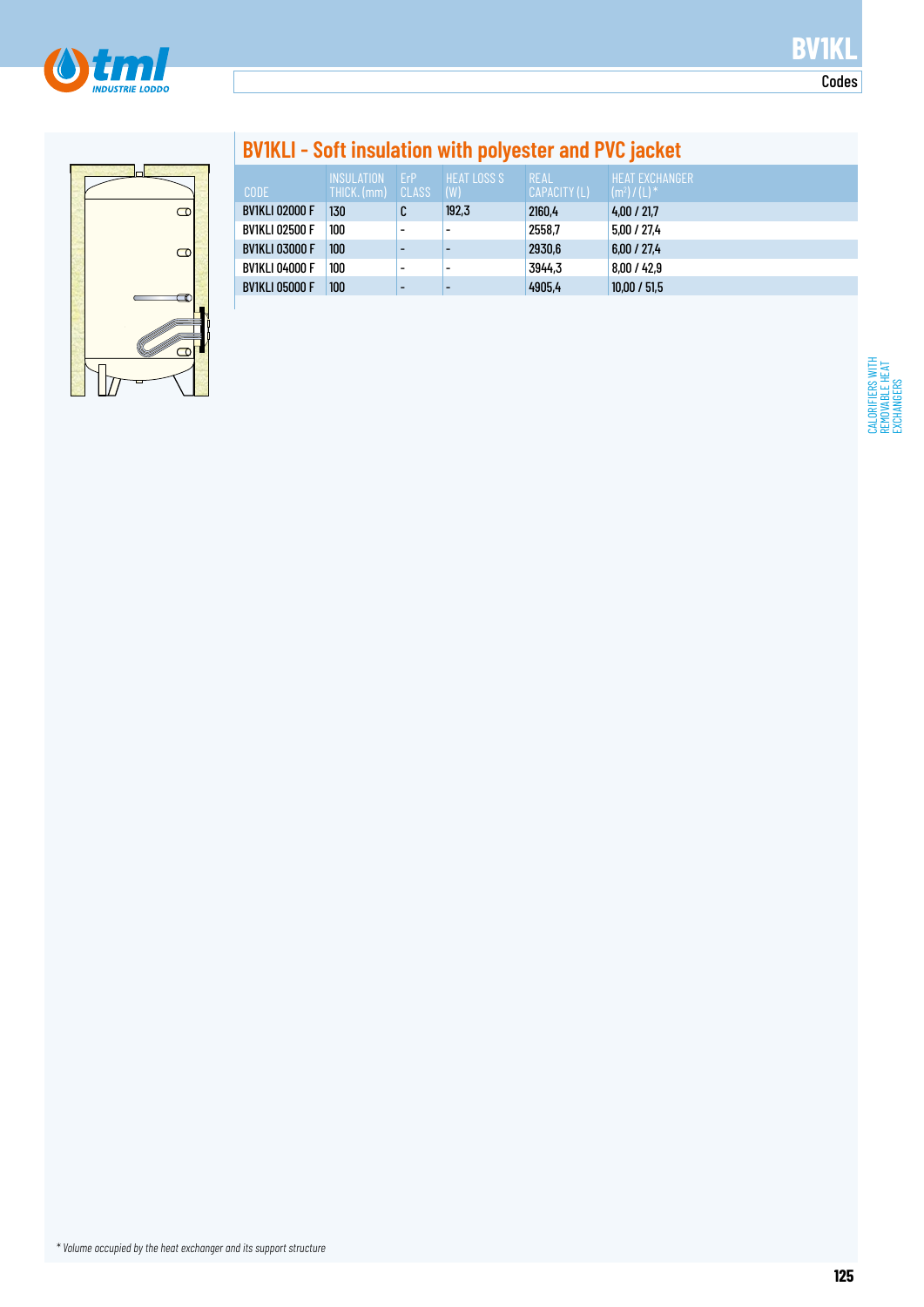



#### LEGEND

- **a .** Magnesium anode
- **a1-a2.** Opening for electronic anode
- **d .** Boiler flow
- **e .** Thermometer Sensor
- **g .** Boiler return
- **i .** Domestic cold water inlet
- **m.** Heat exchanger vent
- **p .** Free connection
- **q .** Heat exchanger flange
- **r .** Recirculation
- **s .** Drain
- **u .** Domestic hot water outlet
- **w.** Opening for immersion heater



|                       | DIMENSIONS (mm) |      | Ø EXT *          |      | HFAT FXCHANGFR | <b>Electronic anode</b> | WEIGHT |
|-----------------------|-----------------|------|------------------|------|----------------|-------------------------|--------|
| <b>MODEL</b>          |                 |      | (Hard/Soft ins.) |      | $\rm (m^2$     | (optional)              | (kg)   |
| <b>BV1KLI 02000 F</b> | 1200            | 2345 | 1400/1460        | 2390 | 4.00           | a2 (EPS 375/125)        | 349    |
| <b>BV1KLI 02500 F</b> | 1300            | 2340 | 1500             | 2460 | 5,00           | a2 (EPS 700/200)        | 432    |
| <b>BV1KLI 03000 F</b> | 1400            | 2370 | 1600             | 2520 | 6,00           | a2 (EPS 700/200)        | 476    |
| <b>BV1KLI 04000 F</b> | 1600            | 2370 | 1800             | 2610 | 8,00           | a2 (EPS 700/200)        | 648    |
| <b>BV1KLI 05000 F</b> | 1800            | 2370 | 2000             | 2700 | 10,00          | a2 (EPS 700/200)        | 721    |

*\* The insulation is removable*

|                       | HEIGHTS (mm) |      |      |      |     |                  |     |               |     |                   |         |
|-----------------------|--------------|------|------|------|-----|------------------|-----|---------------|-----|-------------------|---------|
| <b>MODEL</b>          |              |      |      |      |     | aprs             | 0 O |               |     |                   |         |
| <b>BV1KLI 02000 F</b> | 505          | 950  | 1410 | 1825 | 715 | $1''\frac{1}{4}$ | ΩII | $\frac{1}{2}$ | יימ | $1''\frac{1}{2}$  | 400/480 |
| <b>BV1KLI 02500 F</b> | 510          | 955  | 1415 | 1830 | 700 | $1n$ /4          | יימ | $\frac{1}{2}$ | יימ | 1 <sup>n</sup> /2 | 400/480 |
| <b>BV1KLI 03000 F</b> | 595          | 1005 | 1430 | 1825 | 780 | $1''\frac{1}{4}$ | ΩII | $\frac{1}{2}$ | 3"  | 1 <sup>n</sup> /2 | 400/480 |
| <b>BV1KLI 04000 F</b> | 600          | 1005 | 1425 | 1800 | 785 | $1''\frac{1}{4}$ | יימ | $\frac{1}{2}$ | 3"  | 1 <sup>n</sup> /2 | 400/480 |
| <b>BV1KLI 05000 F</b> | 615          | 1010 | 1410 | 1770 | 800 | $1''\frac{1}{4}$ | ΩII | $\frac{1}{2}$ | 3"  | 1 <sup>n</sup> /2 | 400/480 |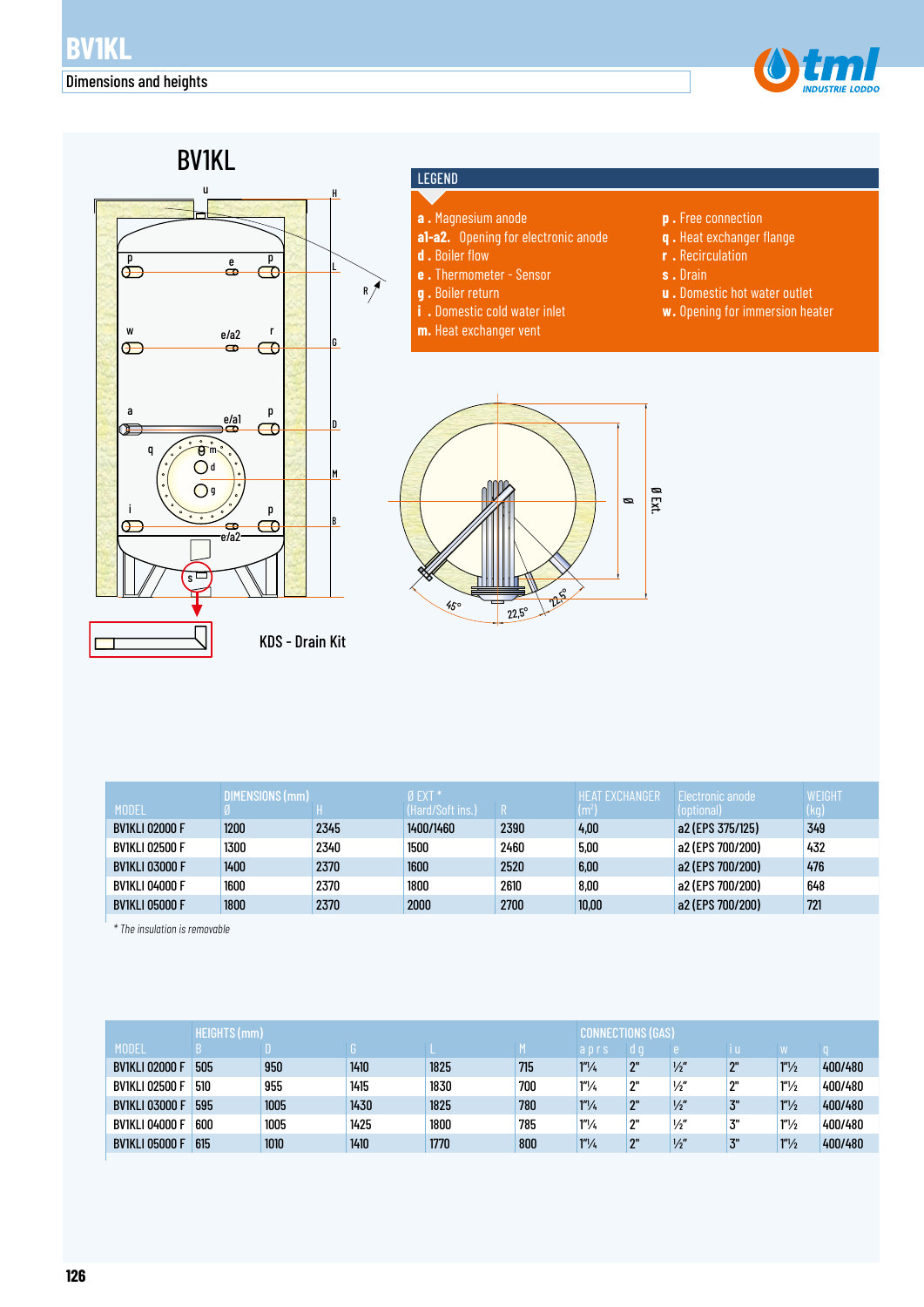

### System layout

*Disclaimer: this layout is purely indicative. It does not replace consultant's design*

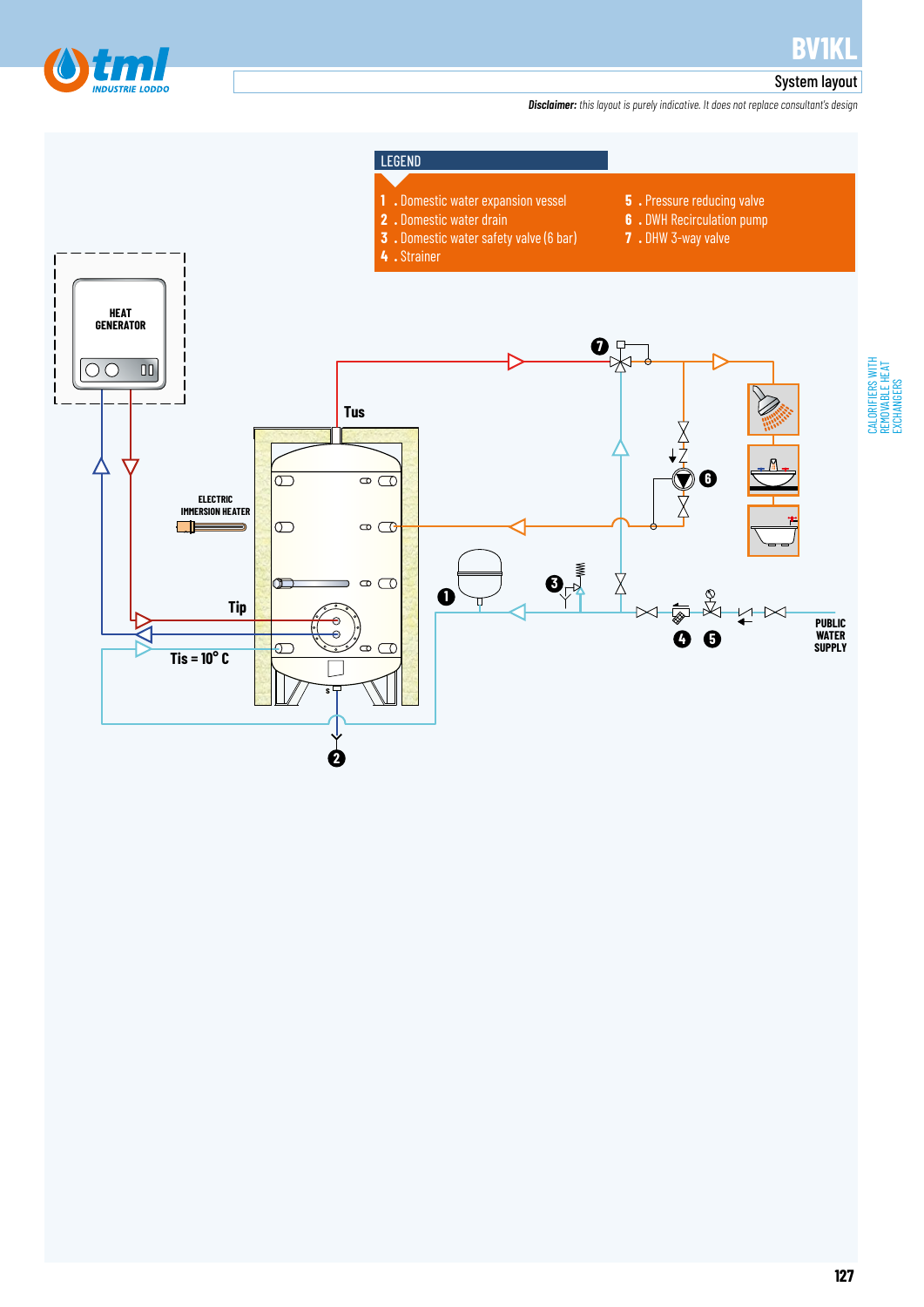### **Performance**



|                         | <b>MODEL</b>                                      | <b>BVIKLI 02000F</b>     |                          |      |      | <b>BV1KLI 02500F</b>     |                          |      |       | <b>BVIKLI 03000F</b>     |                          |       |       |
|-------------------------|---------------------------------------------------|--------------------------|--------------------------|------|------|--------------------------|--------------------------|------|-------|--------------------------|--------------------------|-------|-------|
|                         | HEAT EXCHANGER (m <sup>2</sup> ) [L] <sup>1</sup> | $4,0$ [17,2]             |                          |      |      | $5,0$ [20,8]             |                          |      |       | 6,0[24,8]                |                          |       |       |
|                         | PRIMARY FLOW (m <sup>3</sup> /h)                  |                          |                          |      |      | 8                        |                          |      |       | 10                       |                          |       |       |
|                         | PRIMARY TEMP. (°C)                                | 50                       | 60                       | 70   | 80   | 50                       | 60                       | 70   | 80    | 50                       | 60                       | 70    | 80    |
|                         | LITRES 10' (L/10') <sup>2</sup>                   | 2180                     | 2269                     | 3227 | 3303 | 2589                     | 2699                     | 3838 | 3932  | 2975                     | 3108                     | 4418  | 4531  |
|                         | LITRES FIRST HOUR <sup>2</sup>                    | 2819                     | 3352                     | 4704 | 5157 | 3382                     | 4043                     | 5668 | 6228  | 3929                     | 4726                     | 6622  | 7298  |
| DHW FROM<br>10 TO 45 °C | CONTINUOUS DRAW (L) 3                             | 807                      | 1368                     | 1865 | 2342 | 1002                     | 1697                     | 2311 | 2900  | 1206                     | 2044                     | 2784  | 3495  |
|                         | POWER (kW)                                        | 32,8                     | 55.7                     | 75.9 | 95,3 | 40,8                     | 69.1                     | 94.1 | 118,0 | 49,1                     | 83,2                     | 113,3 | 142,3 |
|                         | PREHEATING <sup>3</sup> (min)                     | 169                      | 98                       | 71   | 57   | 162                      | 94                       | 68   | 54    | 154                      | 89                       | 65    | 52    |
|                         | LITRES 10' (L/10') <sup>2</sup>                   |                          | $\overline{\phantom{a}}$ | 2200 | 2261 | $\overline{\phantom{a}}$ | -                        | 2614 | 2689  |                          | $\overline{\phantom{0}}$ | 3004  | 3095  |
|                         | LITRES FIRST HOUR <sup>2</sup>                    |                          |                          | 2937 | 3302 | $\overline{\phantom{a}}$ | $\overline{\phantom{0}}$ | 3528 | 3980  | $\overline{\phantom{0}}$ | $\overline{\phantom{0}}$ | 4105  | 4651  |
| DHW FROM<br>10 TO 60 °C | CONTINUOUS DRAW (L) 3                             | $\overline{\phantom{0}}$ | $\overline{\phantom{0}}$ | 931  | 1315 | $\overline{\phantom{a}}$ | -                        | 1155 | 1631  | ٠                        |                          | 1391  | 1965  |
|                         | POWER (kW)                                        |                          |                          | 54   | 76   | $\overline{\phantom{a}}$ | $\overline{\phantom{0}}$ | 67   | 95    |                          | $\overline{\phantom{0}}$ | 81    | 114   |
|                         | PREHEATING <sup>3</sup> (min)                     | $\overline{\phantom{0}}$ |                          | 145  | 102  | $\overline{\phantom{a}}$ | -                        | 139  | 98    | $\overline{\phantom{0}}$ | -                        | 132   | 93    |
|                         | NL <sup>4</sup>                                   | 38                       |                          |      |      | 44                       |                          |      |       | 48                       |                          |       |       |

|                         | CONTINUOUS DRAW (L) 3                             | 807                      | 1368                     | 1865  | 2342  | 1002                     | 1697                         | 2311  | 2900   | 1206                     | 2044                     | 2784  | 3495  |
|-------------------------|---------------------------------------------------|--------------------------|--------------------------|-------|-------|--------------------------|------------------------------|-------|--------|--------------------------|--------------------------|-------|-------|
| DHW FROM<br>10 TD 45 °C | POWER (kW)                                        | 32,8                     | 55,7                     | 75,9  | 95,3  | 40,8                     | 69,1                         | 94,1  | 118,0  | 49,1                     | 83,2                     | 113,3 | 142,3 |
|                         | PREHEATING <sup>3</sup> (min)                     | 169                      | 98                       | 71    | 57    | 162                      | 94                           | 68    | 54     | 154                      | 89                       | 65    | 52    |
|                         | LITRES 10' (L/10') <sup>2</sup>                   | -                        | $\overline{\phantom{a}}$ | 2200  | 2261  | $\overline{\phantom{0}}$ | $\overline{\phantom{a}}$     | 2614  | 2689   | $\overline{\phantom{0}}$ | $\overline{\phantom{a}}$ | 3004  | 3095  |
|                         | LITRES FIRST HOUR <sup>2</sup>                    | -                        | $\overline{\phantom{a}}$ | 2937  | 3302  | $\overline{\phantom{a}}$ | ٠                            | 3528  | 3980   | $\overline{\phantom{a}}$ | $\overline{\phantom{a}}$ | 4105  | 4651  |
|                         | CONTINUOUS DRAW (L) 3                             | $\overline{\phantom{a}}$ | $\overline{\phantom{a}}$ | 931   | 1315  | $\blacksquare$           | $\overline{\phantom{a}}$     | 1155  | 1631   | $\overline{\phantom{0}}$ | $\overline{\phantom{a}}$ | 1391  | 1965  |
| DHW FROM<br>10 TO 60 °C | POWER (kW)                                        | $\overline{\phantom{a}}$ | $\overline{\phantom{a}}$ | 54    | 76    | $\overline{\phantom{a}}$ | $\overline{\phantom{a}}$     | 67    | 95     | $\overline{\phantom{a}}$ | $\overline{\phantom{a}}$ | 81    | 114   |
|                         | PREHEATING <sup>3</sup> (min)                     | $\overline{\phantom{a}}$ | $\overline{\phantom{a}}$ | 145   | 102   | $\overline{\phantom{a}}$ | $\overline{a}$               | 139   | 98     | -                        | $\overline{\phantom{a}}$ | 132   | 93    |
|                         | NL <sup>4</sup>                                   | 38                       |                          |       |       | 44                       |                              |       |        | 48                       |                          |       |       |
|                         |                                                   |                          |                          |       |       |                          |                              |       |        |                          |                          |       |       |
|                         |                                                   |                          |                          |       |       |                          |                              |       |        |                          |                          |       |       |
|                         |                                                   |                          |                          |       |       |                          |                              |       |        |                          |                          |       |       |
|                         |                                                   |                          |                          |       |       |                          |                              |       |        |                          |                          |       |       |
|                         | <b>MODEL</b>                                      | <b>BVIKLI 04000F</b>     |                          |       |       | <b>BV1KLI 05000F</b>     |                              |       |        |                          |                          |       |       |
|                         | HEAT EXCHANGER (m <sup>2</sup> ) [L] <sup>1</sup> | $8,0$ [31,4]             |                          |       |       | 10,0 [34,3]              |                              |       |        |                          |                          |       |       |
|                         | PRIMARY FLOW (m3/h)                               | 12                       |                          |       |       | 15                       |                              |       |        |                          |                          |       |       |
|                         | PRIMARY TEMP. (°C)                                | 50                       | 60                       | 70    | 80    | 50                       | 60                           | 70    | $80\,$ |                          |                          |       |       |
|                         | LITRES 10' (L/10') <sup>2</sup>                   | 4000                     | 4174                     | 5934  | 6082  | 4976                     | 5194                         | 7384  | 7569   |                          |                          |       |       |
|                         | LITRES FIRST HOUR <sup>2</sup>                    | 5262                     | 6310                     | 8841  | 9729  | 6554                     | 7864                         | 11018 | 12127  |                          |                          |       |       |
|                         | CONTINUOUS DRAW (L) 3                             | 1595                     | 2698                     | 3672  | 4606  | 1993                     | 3372                         | 4590  | 5758   |                          |                          |       |       |
|                         | POWER (kW)                                        | 64,9                     | 109,8                    | 149,5 | 187,5 | 81,1                     | 137,3                        | 186,8 | 234,4  |                          |                          |       |       |
| DHW FROM<br>10 TO 45 °C | PREHEATING <sup>3</sup> (min)                     | 158                      | 91                       | 67    | 53    | 157                      | 91                           | 66    | 53     |                          |                          |       |       |
|                         | LITRES 10' (L/10') <sup>2</sup>                   | $\overline{a}$           | $\overline{\phantom{a}}$ | 4038  | 4158  | $\overline{\phantom{0}}$ | $\overline{\phantom{0}}$     | 5024  | 5173   |                          |                          |       |       |
|                         | LITRES FIRST HOUR <sup>2</sup>                    |                          | ٠                        | 5494  | 6211  | ٠                        | $\overline{\phantom{a}}$     | 6843  | 7740   |                          |                          |       |       |
|                         | CONTINUOUS DRAW (L) 3                             | $\overline{\phantom{a}}$ | $\overline{\phantom{a}}$ | 1838  | 2594  | $\blacksquare$           | $\overline{\phantom{a}}$     | 2289  | 3242   |                          |                          |       |       |
|                         | POWER (kW)                                        | $\overline{\phantom{a}}$ | $\overline{\phantom{a}}$ | 107   | 151   | $\overline{\phantom{a}}$ | $\overline{\phantom{a}}$     | 134   | 189    |                          |                          |       |       |
| DHW FROM<br>10 TO 60 °C | PREHEATING <sup>3</sup> (min)                     | $\overline{\phantom{a}}$ | $\overline{\phantom{a}}$ | 136   | 95    | $\overline{\phantom{a}}$ | $\qquad \qquad \blacksquare$ | 135   | 94     |                          |                          |       |       |

*(1) Volume of fluid contained in the heat exchanger*

*(2) Obtainable with pre-heated cylinder (at 45 °C with primary side set at 50 or 60 °C and pre-heated at 60 °C in the other cases) and a running heat source*

*(3) With a proper power heat source generator*

*(4) Primary side 80 °C - Secondary side 10-45 °C*